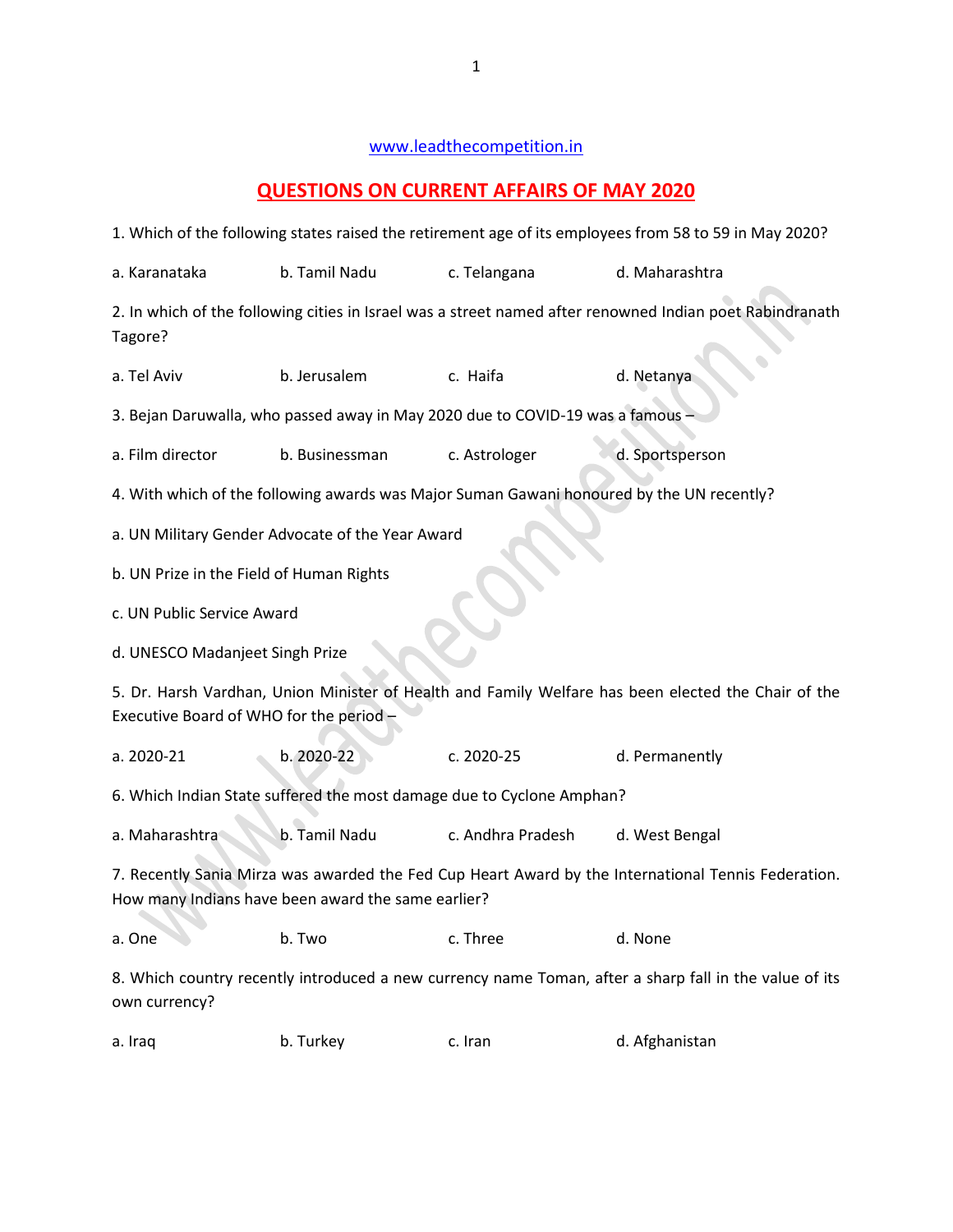9. Leakage of which gas from LG Polymers plant in Visakhapatnam caused the death of several people in May 2020?

a. Phosgene b. Styrene c. Arsine d. Cyanogen 10. The virtual summit of Non-Aligned Movement in May 2020 was chaired by which country? a. Kazakhstan b. Azerbaijan c. Turkmenistan d. Ukraine 11. Saffron, which was granted GI status recently, is an agricultural product from which of the following States/UTs? a. Jammur & Kashmir b. Sikkim c. Ladakh d. Uttarakhand 12. Channi Anand, Mukhtar Khan and Dar Yasin were recently awarded the Pulitzer Prize in Feature Photography category. Which news agency do they represent? a. Al Jazeera b. Reuters c. Associated Press d. Xinhua News Agency 13. Thalappil Pradeep who has been awarded the Nikkei Asia Prize 2020 for developing the world's first filters for drinking water that incorporate the de-ionizing technology is a Professor at – a. IISc, Bengaluru b. IIT Mumbai c. IIT, Chennai d. JNU, Delhi 14. Telai Rumal from which state was granted GI status in May 2020? a. Himachal Pradesh b. Odisha c. Uttarakhand d. Telangana 15. Which Indian economist was appointed by the World Bank to a key position on climate change and disaster management in South Asia? a. Abhas Jha b. Arvind Pangariya c. Kaushik Basu d. Arvind Subramaniam 16. What was the name of the mission under which India dispatched food items, COVID related medicines to Maldives, Mauritius, Seychelles etc? a. Samudra Setu b. Sagar c. Vande Bharat d. Samudra Manthan 17. Chuni Goswami who passed away in May 2020 was associated with which of the following sports? a. Hockey b. Cricket c. Football d. Volley ball 18. Shri Ajit Jogi, who passed away in May 2020 was the former Chief Minister of – a. Madhya Pradesh b. Uttar Pradesh c. Jharkhand d. Chhattisgarh